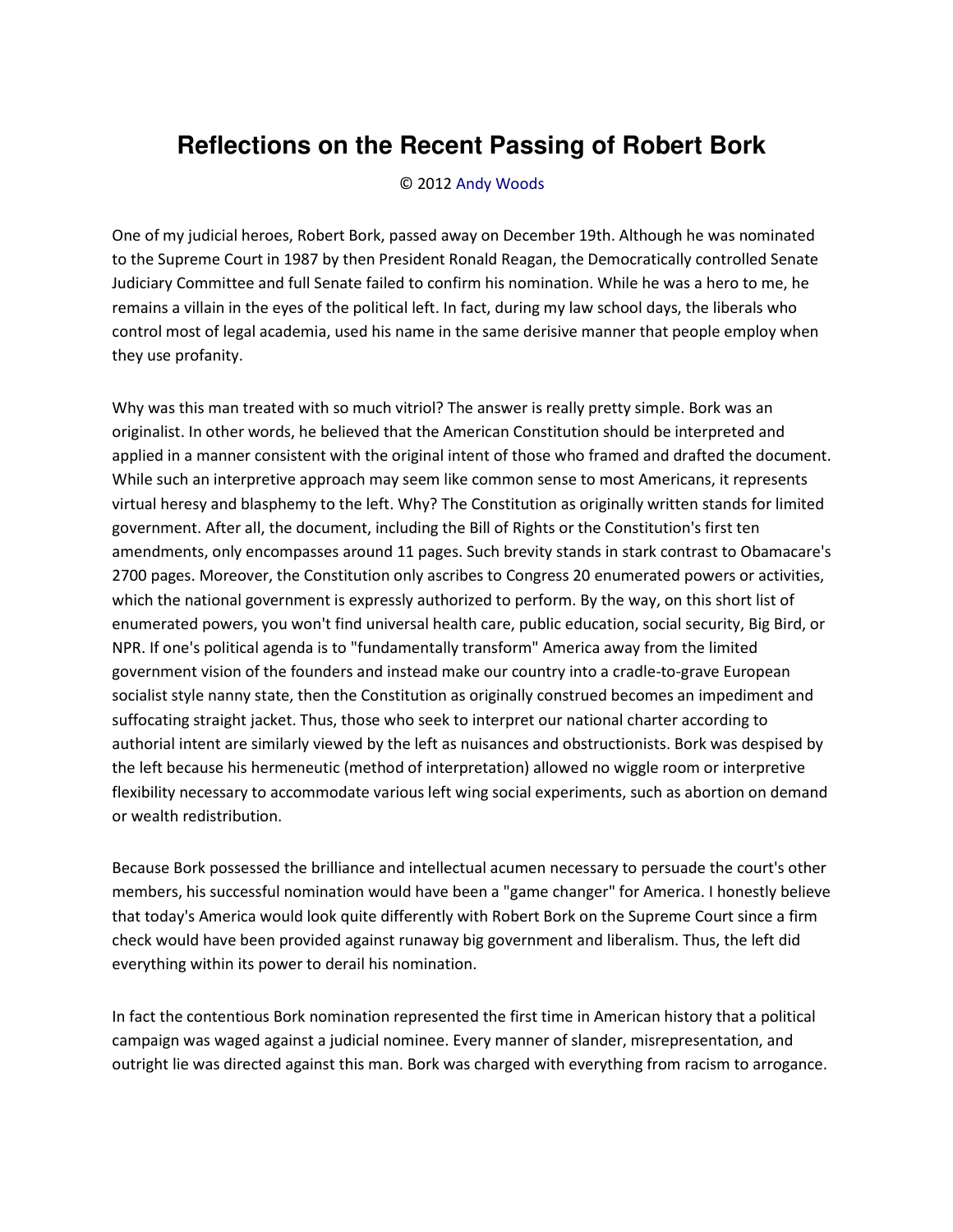## *Reflections on the Recent Passing of Robert Bork*

Interestingly, his chief critics were the worst of all hypocrites. They included judicial committee members Ted Kennedy, who is guilty of murder in the minds of many, and noted plagiarizer Joe Biden. This circus also interjected into my vocabulary for the very first time the term RINO, which stands for "Republican in Name Only." Although he had an "R" standing for "Republican" in front of his name, Senator Arlen Specter also led the assault against Bork and was instrumental in his defeat. Suspicions about Specter's political loyalties were ultimately confirmed as the Senator from Pennsylvania eventually left the Republican Party and sought a losing bid for reelection as a Democrat. What made the war against Bork so grievous is that it took place during the days before the Internet and conservative talk radio (the Fairness Doctrine was not repealed until 1987). These alternative sources of media have allowed conservatives to counter slander by the liberal mainstream (lame-stream) media. Yet none of these sources were available during the Bork hearings thereby subjecting a good and decent man to numerous unfair attacks with no ability to set the record straight.

Bork was hated because he could show that the language of the Constitution's text does not support liberal politics or leftist ideology. In the area of Bible interpretation, literal interpreters are similarly subject to ridicule since their method of interpretation holds man's fallen ideas captive to the text rather than rewriting the biblical text in order to accommodate fallen man's current belief system. Just as Bork was, and still is, treated with scorn in many legal circles, names such as Charles Ryrie, J. Dwight Pentecost, Lewis Sperry Chafer, John Walvoord, and Henry Morris are similarly sneered at and smeared by many contemporary postmodern evangelical academics. Literal interpretation enthrones authorial intent and similarly dethrones the reader's ability to rewrite language in order to accommodate preexisting presuppositions. Thus, those promoting an originalist hermeneutic always find themselves in the cross hairs. Disparaging terminology, such as racist, out of touch, naive, simplistic, etc.., will always be hurled at those insisting on a literal, grammatical, historical, contextual hermeneutical framework.

The derailed Bork nomination has had several long standing effects on our society. First, it has become common place for all conservatives nominated for prominent positions within our judiciary to face unmitigated slander during the nomination and confirmation process. Examples of such victims include Clarence Thomas, Charles Pickering, Janice Rogers Brown, and Samuel Alito.

Second, because of the contentiousness of the battle, it has become increasingly difficult to get an originalist nominated to the bench. With a Democratic President there is zero chance. All of Clinton's (Breyer and Ginsburg) and Obama's (Sotomayor and Kagan) nominees have one thing in common: each of them could care less about what the Constitution actually says. During their confirmations they typically give long-winded discourses about empathy, compassion, and fairness, but say very little about the Constitution's original intent. Any future nominee that Obama puts forward is virtually guaranteed to have the exact same mentality and philosophy. With a Republican President, you have at least one in two chances of getting an originalist nominated. Although Reagan nominated originalists Anthony Scalia and Bork, he also nominated non-originalist Sandra Day O'Connor. O' Connor was